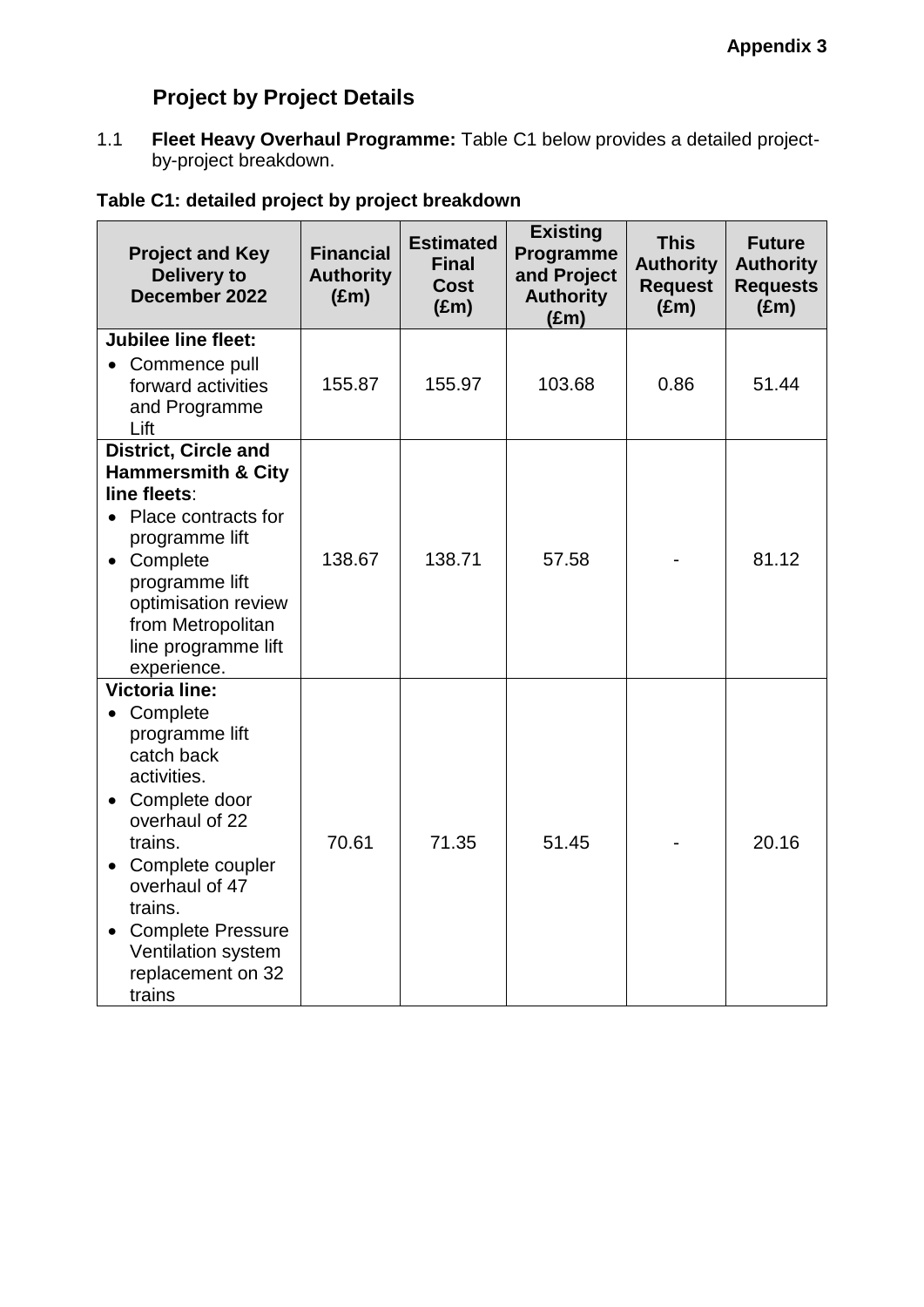## **Appendix 3**

| <b>Project and Key</b><br><b>Delivery to</b><br>December 2022                                                                                                                                                                                                                                                    | <b>Financial</b><br><b>Authority</b><br>$(\text{Em})$ | <b>Estimated</b><br><b>Final</b><br><b>Cost</b><br>$(\text{Em})$ | <b>Existing</b><br>Programme<br>and Project<br><b>Authority</b><br>(£m) | <b>This</b><br><b>Authority</b><br><b>Request</b><br>$(\text{Em})$ | <b>Future</b><br><b>Authority</b><br><b>Requests</b><br>$(\text{Em})$ |
|------------------------------------------------------------------------------------------------------------------------------------------------------------------------------------------------------------------------------------------------------------------------------------------------------------------|-------------------------------------------------------|------------------------------------------------------------------|-------------------------------------------------------------------------|--------------------------------------------------------------------|-----------------------------------------------------------------------|
| <b>Bakerloo line:</b><br>Complete new*<br>Programme Lift<br>cycle of 24 trains,<br>Complete new*<br>$\bullet$<br><b>Heavy Overhaul</b><br>cycle of 9 trains<br><b>Complete Door</b><br>$\bullet$<br>Overhaul of 5<br>trains.                                                                                     | 58.38                                                 | 58.37                                                            | 16.86                                                                   | 4.53                                                               | 47.54                                                                 |
| <b>Metropolitan line</b><br>fleet:<br>Complete overhaul<br>of all 47 trains                                                                                                                                                                                                                                      | 95.86                                                 | 96.98                                                            | 58.21                                                                   | 0.12                                                               | 39.58                                                                 |
| <b>Piccadilly line:</b><br>Complete 8 units of<br>Programme lift<br>Complete<br>$\bullet$<br>remaining 5 units of<br>seating overhaul<br>Complete<br>$\bullet$<br>remaining 12 units<br>of Door scope 1<br><b>Commence Door</b><br>$\bullet$<br>scope 2 works<br>Remobilise<br>pneumatic control<br>module works | 68.10                                                 | 71.57                                                            | 55.72                                                                   | 3.91                                                               | 9.58                                                                  |
| <b>RATs:</b><br>• Complete catch<br>back activities on<br>the two Central line<br>RAT <sub>s</sub> .<br>Develop overhaul<br>scope for<br>Metropolitan line<br>RAT.                                                                                                                                               | 3.94                                                  | 4.97                                                             | 2.74                                                                    | 1.00                                                               |                                                                       |
| <b>Continuing Projects</b><br><b>Sub-Totals</b>                                                                                                                                                                                                                                                                  | 591.44                                                | 597.92                                                           | 346.23                                                                  | 10.42                                                              | 249.42                                                                |
| <b>Central line: DC</b><br><b>Motors Overhaul</b>                                                                                                                                                                                                                                                                | 9.00                                                  | 4.30                                                             |                                                                         | 4.30                                                               |                                                                       |
| <b>New Projects Sub-</b><br>Totals                                                                                                                                                                                                                                                                               | 9.00                                                  | 4.30                                                             |                                                                         | 4.30                                                               |                                                                       |
| <b>Totals</b>                                                                                                                                                                                                                                                                                                    | 600.44                                                | 602.21                                                           | 346.23                                                                  | 14.72                                                              | 249.42                                                                |

\* Due to their age (approaching 50 years old), Bakerloo line trains undergo a continuous cycle of overhauls to maintain safe and reliable operation.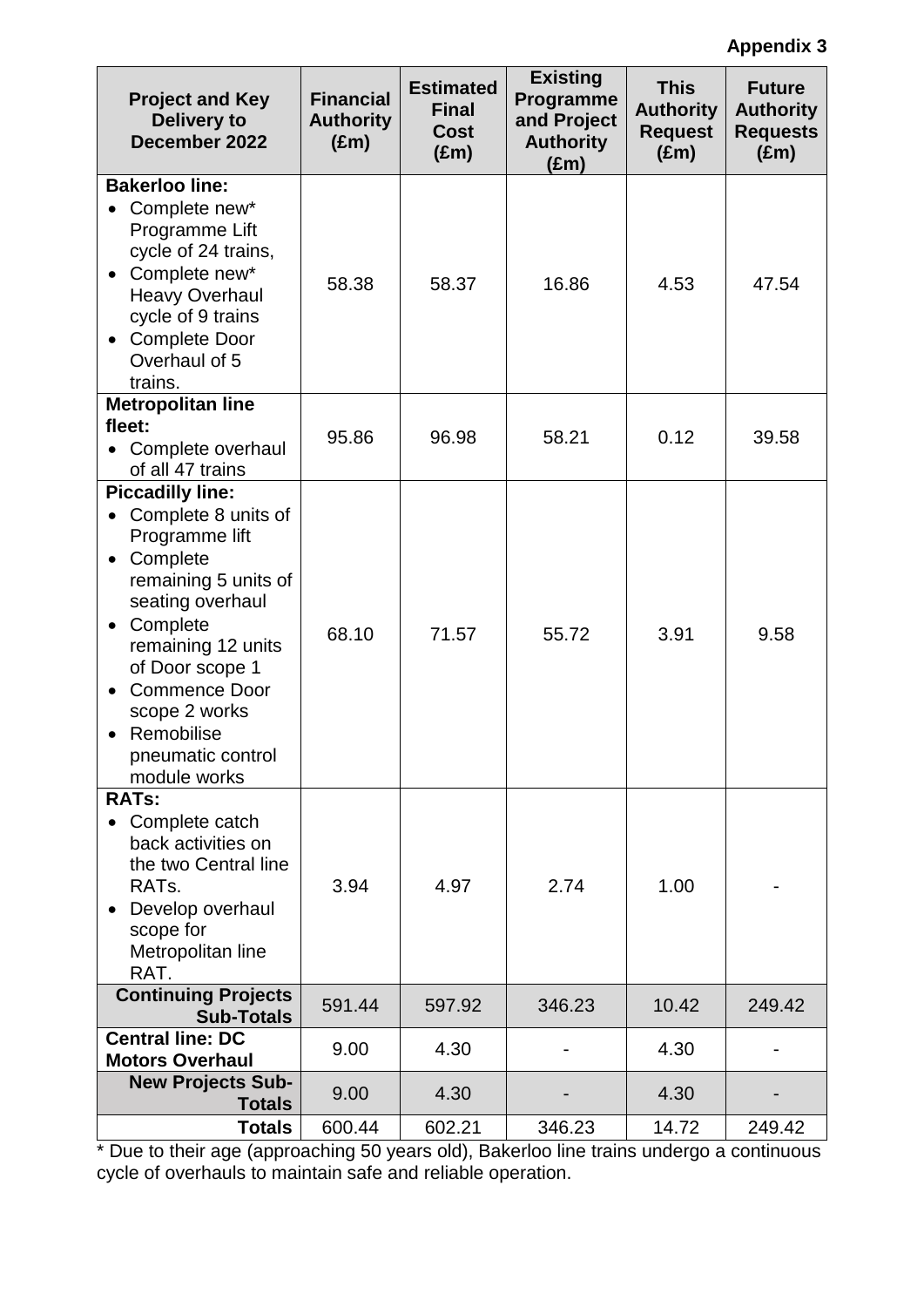1.2 Table C2 below illustrates the time-based financial implications of the FHO Programme to 2027/28. All figures, at outturn and inclusive of risk, represent the minimum additional authority required to continue this multi-year, in-flight programme.

| <b>Costs and Funding</b><br>$(\text{Em})$          | <b>Prior</b><br>Years | 2021/22 | 2022/23 | 2023/24 to<br>2027/28 | <b>Total</b> |
|----------------------------------------------------|-----------------------|---------|---------|-----------------------|--------------|
| Cost (Outturn)                                     |                       |         |         |                       |              |
| <b>Existing Programme</b><br>and Project Authority | 71.28                 | 47.00   | 89.01   | 138.95                | 346.23       |
| <b>This Authority Request</b>                      |                       | 0.45    | 10.66   | 3.61                  | 14.72        |
| <b>Future Authority</b><br><b>Requests</b>         |                       |         | 17.02   | 232.40                | 249.42       |
| <b>Financial Authority*</b>                        | 71.00                 | 50.79   | 117.73  | 360.91                | 600.44       |
| Programme EFC                                      | 71.28                 | 47.58   | 117.13  | 366.22                | 602.21       |

|  |  | Table C2: Time-based financial implications of the FHO Programme to 2027/28 |  |
|--|--|-----------------------------------------------------------------------------|--|
|  |  |                                                                             |  |

\* Financial Authority is currently provided through the two-year Budget for 2021/2022 and 2022/23 as approved by the Board on 28 July 2021, referenced within the paper as "Revised Budget", will be aligned to the overall EFC as part of the 2021 GLA Budget before the next submission to the Committee.

1.3 **Fleet Programme:** Table C3 below provides a detailed project-by-project breakdown of Table 3 from 5.6.3 in the main text.

### **Table C3: detailed project-by-project breakdown**

| (£m)                                                                                                                                                                                                                                                                                                                                                    | <b>Project and Key Delivery</b><br>to December 2022 |
|---------------------------------------------------------------------------------------------------------------------------------------------------------------------------------------------------------------------------------------------------------------------------------------------------------------------------------------------------------|-----------------------------------------------------|
| <b>CLIP, Programme Lift and</b><br><b>New Workshop:</b><br>• AC Traction<br>Infrastructural testing in<br>Spring 2022<br>• Design Sign-off by<br>Spring 2022<br>522.96<br>488.52<br>525.57<br>4.69<br>50.55<br>• First train back to fleet in<br>Spring 2022<br>• Withdrawal of five trains<br>from service from<br>Summer 2022<br><b>Seats Repairs</b> |                                                     |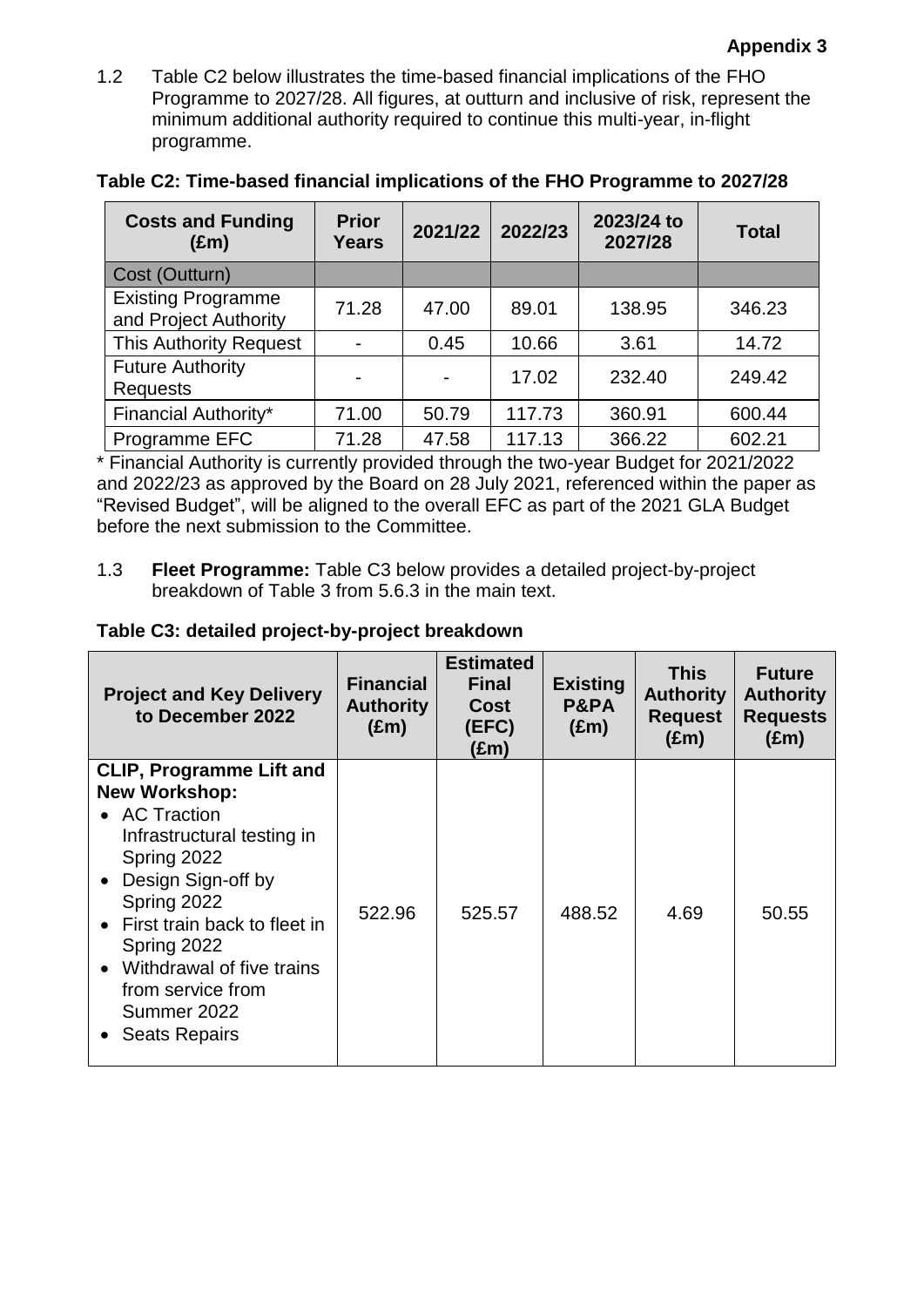## **Appendix 3**

| <b>Project and Key Delivery</b><br>to December 2022                                                                                                                                                                                   | <b>Estimated</b><br><b>Financial</b><br><b>Final</b><br><b>Authority</b><br><b>Cost</b><br>$(\text{Em})$<br>(EFC)<br>(£m) |        | <b>Existing</b><br>P&PA<br>$(\text{Em})$ | <b>This</b><br><b>Authority</b><br><b>Request</b><br>$(\text{Em})$ | <b>Future</b><br><b>Authority</b><br><b>Requests</b><br>$(\text{Em})$ |
|---------------------------------------------------------------------------------------------------------------------------------------------------------------------------------------------------------------------------------------|---------------------------------------------------------------------------------------------------------------------------|--------|------------------------------------------|--------------------------------------------------------------------|-----------------------------------------------------------------------|
| <b>Bakerloo line RVAR</b><br>First train installation of<br>LED, PIS, lighting,<br>wheelchair bays and<br>grab poles<br>Deliver above and below<br>waist rail components<br>Commence works on 2 <sup>nd</sup><br>train by Spring 2022 | 39.00                                                                                                                     | 41.48  | 30.65                                    |                                                                    | 12.38                                                                 |
| <b>Train Cab J-Door Security</b><br>Improvement:<br><b>Complete Detailed</b><br>Design on all passenger<br>fleets.<br>Commence installation<br>$\bullet$<br>on 92TS, 72TS & 09TS.                                                     | 10.08                                                                                                                     | 10.09  | 10.77                                    |                                                                    |                                                                       |
| Victoria line passenger<br>fleet:<br>• Continue to deliver<br>ventilation and fan<br>cleaning<br>Complete floor repairs<br>where required                                                                                             | 4.72                                                                                                                      | 4.72   | 3.81                                     |                                                                    |                                                                       |
| <b>Continuing Projects Sub-</b><br><b>Totals</b>                                                                                                                                                                                      | 576.76                                                                                                                    | 581.85 | 533.74                                   | 4.69                                                               | 62.93                                                                 |
| <b>JUMP:</b><br>• Commence procurement<br>for design and<br>manufacture<br>Develop technical<br>$\bullet$<br>specifications                                                                                                           | 34.30                                                                                                                     | 25.97  | 1.07                                     | 3.93                                                               | 21.81                                                                 |
| <b>Victoria and Jubilee line</b><br><b>Obsolescence</b><br>Management (CCTV,<br><b>Customer Information</b><br>Systems, TMS, and life<br>extension)                                                                                   | 52.10                                                                                                                     | 52.10  |                                          | 0.10                                                               | 52.10                                                                 |
| <b>New Projects Sub-Totals</b>                                                                                                                                                                                                        | 86.40                                                                                                                     | 78.07  | 1.07                                     | 4.03                                                               | 73.91                                                                 |
| Jubilee line passenger<br>fleet mid-life<br>refurbishment                                                                                                                                                                             | 26.10                                                                                                                     | 26.10  | 26.25                                    |                                                                    |                                                                       |
| <b>Bakerloo line Life</b><br><b>Extension</b>                                                                                                                                                                                         | 55.20                                                                                                                     | 55.23  | 57.66                                    |                                                                    |                                                                       |
| <b>Metropolitan line Rail</b><br><b>Adhesion Train</b>                                                                                                                                                                                | 7.16                                                                                                                      | 7.18   | 7.15                                     |                                                                    |                                                                       |
| <b>Closed Projects Sub-</b><br><b>Totals</b>                                                                                                                                                                                          | 88.46                                                                                                                     | 88.49  | 91.06                                    |                                                                    |                                                                       |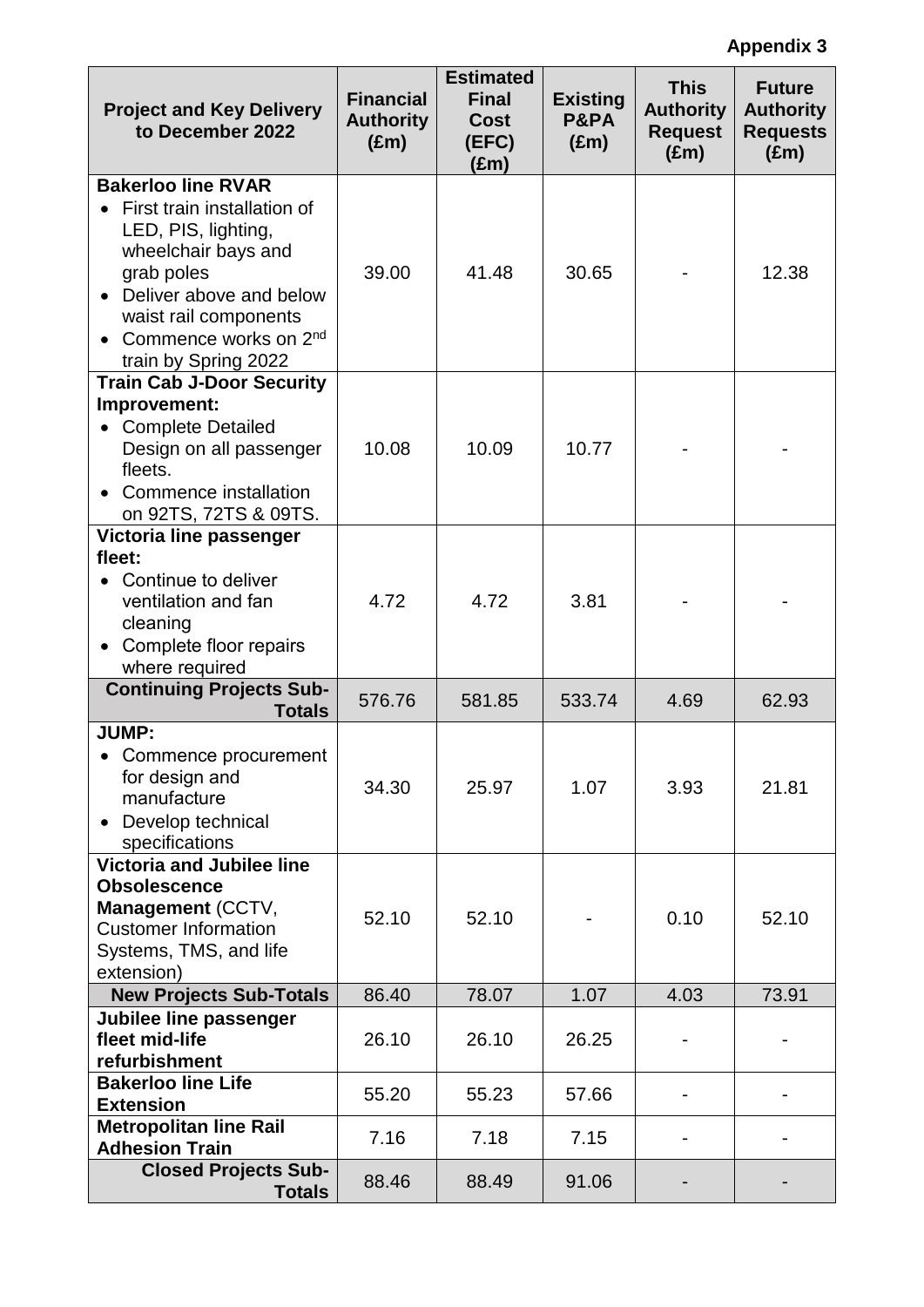#### **Appendix 3**

| <b>Project and Key Delivery</b><br>to December 2022 | <b>Financial</b><br><b>Authority</b><br>$(\text{Em})$ | <b>Estimated</b><br><b>Final</b><br><b>Cost</b><br>(EFC)<br>(£m) | <b>Existing</b><br>P&PA<br>(£m) | This<br><b>Authority</b><br><b>Request</b><br>$(\text{Em})$ | <b>Future</b><br><b>Authority</b><br><b>Requests</b><br>$(\text{Em})$ |
|-----------------------------------------------------|-------------------------------------------------------|------------------------------------------------------------------|---------------------------------|-------------------------------------------------------------|-----------------------------------------------------------------------|
| <b>Totals</b>                                       | 751.62                                                | 748.41                                                           | 625.87                          | 8.72                                                        | 136.84                                                                |

\* Financial Authority (based on the Revised Budget) will be aligned to the overall EFC as part of the 2021 GLA Budget before the next submission to the Committee.

1.4 Table C4 below illustrates the time-based financial implications of the Fleet Programme:

### **Table C4: time-based financial implications of the Fleet Programme**

| <b>Costs and Funding</b><br>$(\text{Em})$          | <b>Prior</b><br><b>Years</b> | 2021/22 | 2022/23 | 2023/24 to<br>2027/28 | <b>Total</b> |
|----------------------------------------------------|------------------------------|---------|---------|-----------------------|--------------|
| Cost (Outturn)                                     |                              |         |         |                       |              |
| <b>Existing Programme</b><br>and Project Authority | 185.59                       | 50.80   | 96.72   | 292.76                | 625.87       |
| <b>This Authority Request</b>                      |                              |         | 4.56    | 4.16                  | 8.72         |
| <b>Future Authority</b><br>Requests                |                              |         |         | 136.84                | 136.84       |
| Financial Authority*                               | 186.64                       | 45.27   | 104.63  | 415.08                | 751.62       |
| Programme EFC                                      | 186.60                       | 31.45   | 82.93   | 447.44                | 748.41       |

\* Financial Authority (based on the Revised Budget) will be aligned to the overall EFC as part of the 2021 GLA Budget before the next submission to the Committee.

1.5 **Engineering Vehicles Programme**: Table C5 below provides a detailed projectby-project breakdown of Table 4 in the main paper.

### **Table C5: detailed project-by-project breakdown**

| <b>Project and Key Delivery to</b><br>December 2022                                                                                    | <b>Financi</b><br>al<br><b>Authori</b><br>ty $(\text{Em})^*$ | <b>Estimate</b><br>d Final<br><b>Cost</b><br>$(\text{Em})$ | <b>Existin</b><br>g P&PA<br><b>Authori</b><br>$ty$ (£m) | <b>This</b><br><b>Authori</b><br>ty<br><b>Reques</b><br>$t$ (£m) | <b>Future</b><br><b>Authorit</b><br>۷<br><b>Reques</b><br>ts $(\text{Em})$ |
|----------------------------------------------------------------------------------------------------------------------------------------|--------------------------------------------------------------|------------------------------------------------------------|---------------------------------------------------------|------------------------------------------------------------------|----------------------------------------------------------------------------|
| <b>Locomotive Capability:</b><br>• Develop technical requirement<br>specifications for the new fleet<br>• Start procurement activities | 183.86                                                       | 187.19                                                     | 0.78                                                    | 1.02                                                             | 182.51                                                                     |
| <b>EV Overhauls Life extension:</b><br>• Overhaul of 6 locomotives, 24<br>wagons, deep tube cranes,<br>and tamping machines            | 40.80                                                        | 34.17                                                      | 21.20                                                   | 8.94                                                             | 11.80                                                                      |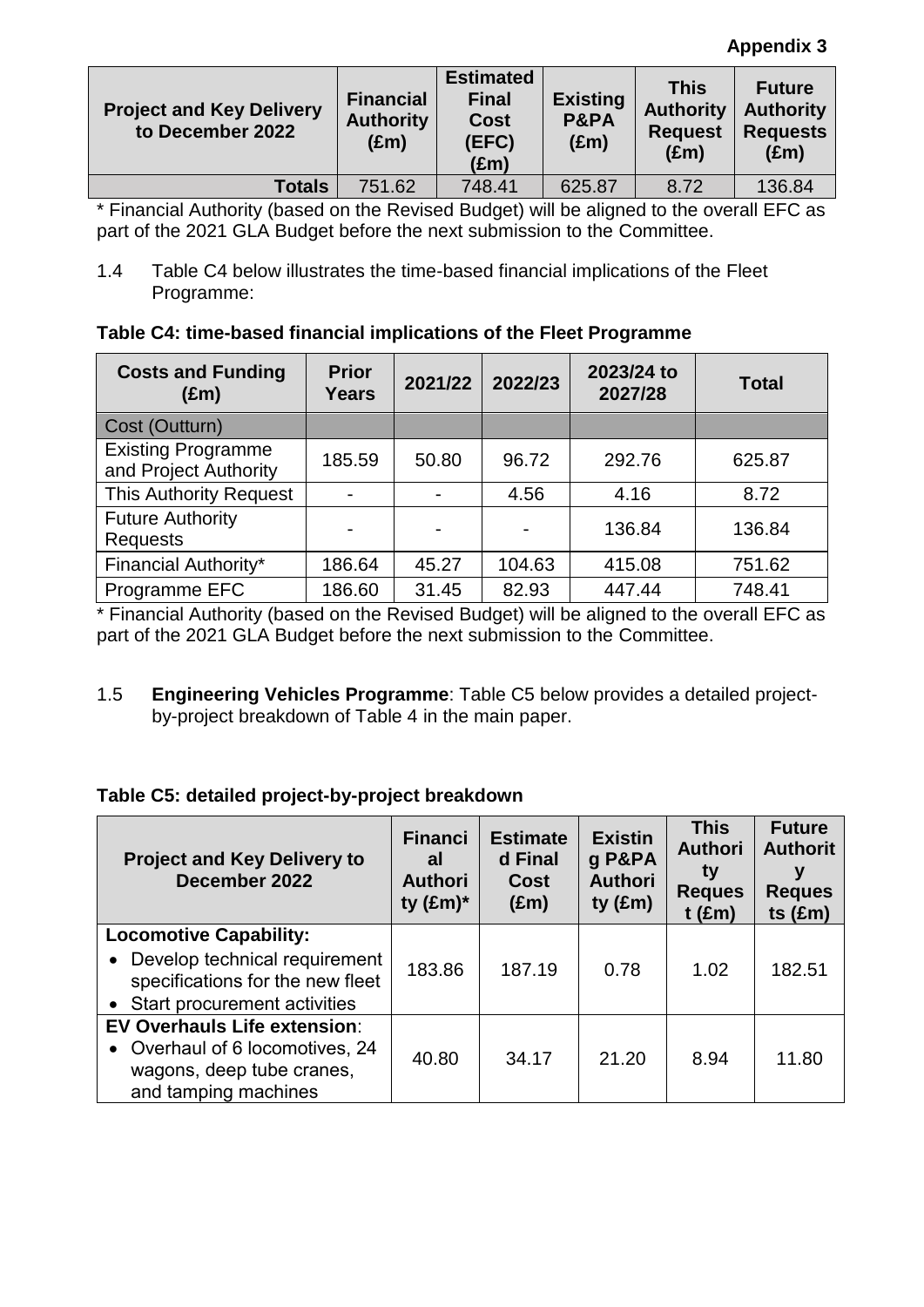| <b>Project and Key Delivery to</b><br>December 2022                                                                                                                    | <b>Financi</b><br>al<br><b>Authori</b><br>ty $(\text{Em})^*$ | <b>Estimate</b><br>d Final<br><b>Cost</b><br>$(\text{Em})$ | <b>Existin</b><br>g P&PA<br><b>Authori</b><br>ty $(\text{Em})$ | <b>This</b><br><b>Authori</b><br>ty<br><b>Reques</b><br>$t$ (£m) | <b>Future</b><br><b>Authorit</b><br>y<br><b>Reques</b><br>ts $(\text{Em})$ |
|------------------------------------------------------------------------------------------------------------------------------------------------------------------------|--------------------------------------------------------------|------------------------------------------------------------|----------------------------------------------------------------|------------------------------------------------------------------|----------------------------------------------------------------------------|
| <b>Remote Track Monitoring</b>                                                                                                                                         |                                                              |                                                            |                                                                |                                                                  |                                                                            |
| (RTM/TRV):                                                                                                                                                             |                                                              |                                                            |                                                                |                                                                  |                                                                            |
| Contract award for the track<br>$\bullet$<br>geometry equipment and<br>progress concept design<br>• Close out of TRV SSL project                                       | 22.10                                                        | 23.89                                                      | 5.00                                                           |                                                                  | 15.93                                                                      |
| <b>Mechanised Renewals Vehicle</b>                                                                                                                                     |                                                              |                                                            |                                                                |                                                                  |                                                                            |
| (MRV)                                                                                                                                                                  |                                                              |                                                            |                                                                |                                                                  |                                                                            |
| • Initiate MRV enhanced phase<br>2 to add functionality and<br>reduce manual handling on<br>site and in the depot                                                      | 23.60                                                        | 24.05                                                      | 3.70                                                           | 0.10                                                             | 19.64                                                                      |
| <b>Engineers Vehicle Depot</b><br><b>Enabling - Ruislip:</b>                                                                                                           |                                                              |                                                            |                                                                |                                                                  |                                                                            |
| Complete feasibility study for<br>a parallel stabling track for the<br>new wagons<br>• Conduct familiarisation for<br>Mod P&C and supply welfare<br>facilities for O&M | 9.00                                                         | 5.94                                                       | 4.77                                                           |                                                                  | 0.84                                                                       |
| Mod P&C:                                                                                                                                                               |                                                              |                                                            |                                                                |                                                                  |                                                                            |
| Obtain certification to work on<br>LU Sub-surface network (open<br>section) and Ruislip depot for<br>track renewals.                                                   | 27.70                                                        | 28.28                                                      | 27.62                                                          | 0.10                                                             |                                                                            |
| <b>New Wagons:</b>                                                                                                                                                     |                                                              |                                                            |                                                                |                                                                  |                                                                            |
| Commence mass production<br>of remaining wagons                                                                                                                        | 12.30                                                        | 12.32                                                      | 11.88                                                          |                                                                  | 0.50                                                                       |
| <b>Ward Coupler Modifications:</b><br>Start concept design phase                                                                                                       | 0.85                                                         | 1.14                                                       | 0.50                                                           | 0.20                                                             |                                                                            |
| <b>Continuing Projects Sub-</b><br><b>Totals</b>                                                                                                                       | 320.21                                                       | 316.98                                                     | 75.45                                                          | 10.36                                                            | 231.21                                                                     |
| <b>Future Projects (Including deep)</b><br>tube gauge tamper, EV braking<br>solutions and TRV contingencies)                                                           | 35.20                                                        | 34.86                                                      | 0.20                                                           | 0.75                                                             | 34.10                                                                      |
| <b>New Projects Sub-Totals</b>                                                                                                                                         | 35.20                                                        | 34.86                                                      | 0.20                                                           | 0.75                                                             | 34.10                                                                      |
| <b>Totals</b>                                                                                                                                                          | 355.41                                                       | 351.84                                                     | 75.65                                                          | 11.11                                                            | 265.31                                                                     |

\* Financial Authority (based on the Revised Budget) will be aligned to the overall EFC as part of the 2021 GLA Budget before the next submission to the Committee.

1.6 The additional request of £11.1m Programme and Project Authority will bring the total to £86.8m. Table C6 below illustrates the time-based financial implications of this to the EV Programme to 2027/28.